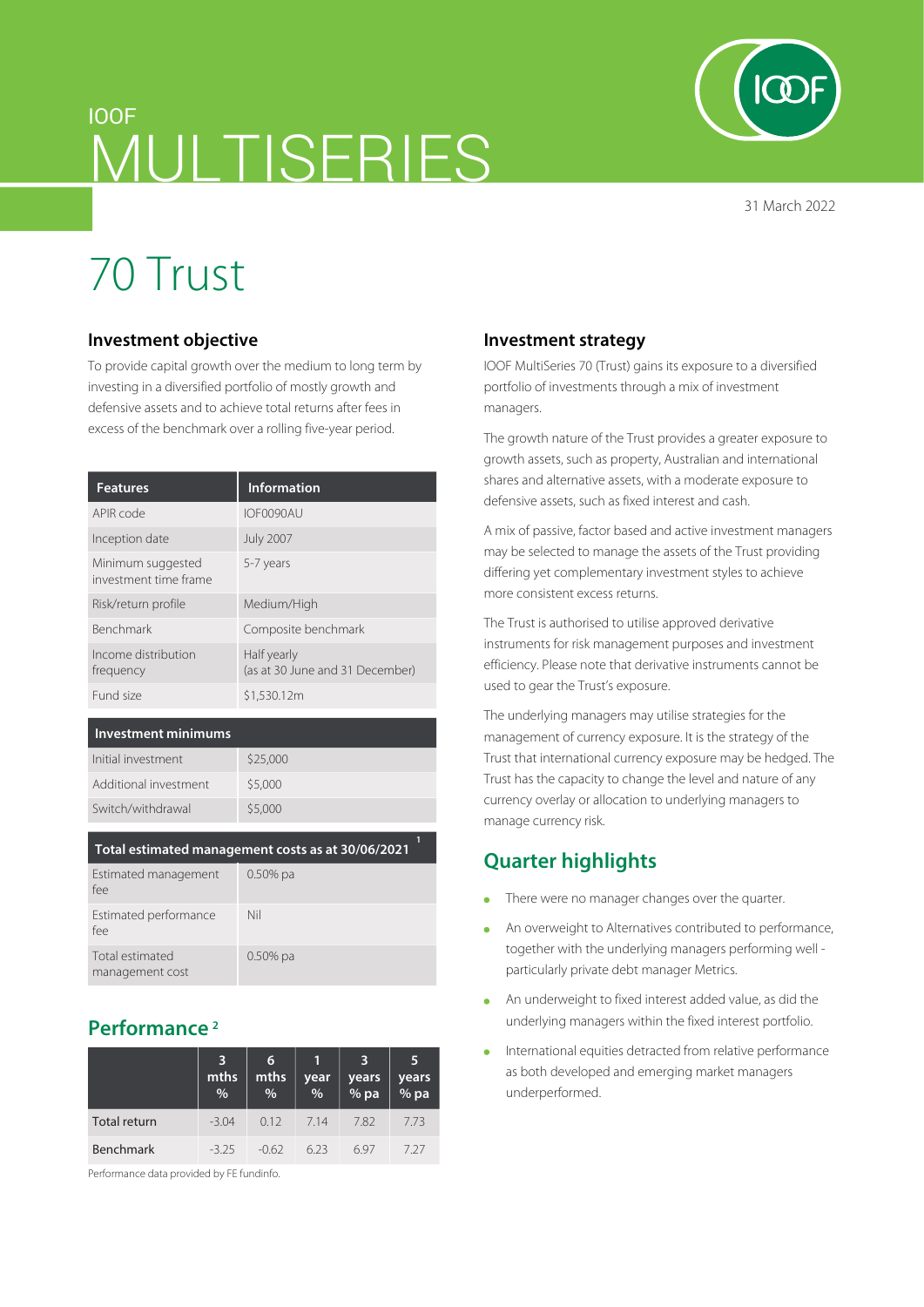# **Manager weightings**

| <b>Asset class</b>                | Investment manager/s strategy                                     | Manager style/strategy description                                     | Asset<br>allocation<br>% |
|-----------------------------------|-------------------------------------------------------------------|------------------------------------------------------------------------|--------------------------|
| Australian shares                 | Acadian Asset Management (Australia) Limited                      | Small companies                                                        | 1.86                     |
| Australian shares                 | AllianceBernstein Investment Management<br>Australia Limited      | Concentrated value                                                     | 2.60                     |
| Australian shares                 | <b>IOOF OuantPlus</b>                                             | Enhanced passive                                                       | 3.43                     |
| Australian shares                 | Northcape Capital Pty Ltd                                         | Quality                                                                | 3.02                     |
| Australian shares                 | Quest Asset Partners Pty Limited                                  | Fundamental quality and growth                                         | 3.31                     |
| Australian shares                 | The Northern Trust Company of Hong Kong<br>Limited                | Ouantitative multi-factor                                              | 7.98                     |
| Australian shares                 | Transactional cash (IOOF Investment Services<br>Ltd)              | Transactional cash                                                     | 0.06                     |
| International shares              | Alphinity Investment Management Pty Ltd                           | Quality with earnings leadership                                       | 2.91                     |
| International shares              | Brown Advisory Limited                                            | Global quality growth                                                  | 2.34                     |
| International shares              | Challenger Limited                                                | Index plus a margin                                                    | 10.36                    |
| International shares              | William Blair Investment Management                               | Quality at reasonable prices (emerging<br>markets)                     | 0.88                     |
| International shares              | TT International                                                  | Growth at reasonable prices (emerging<br>markets)                      | 0.99                     |
| International shares              | Neuberger Berman Australia Pty Limited                            | Emerging quality growth (emerging<br>markets)                          | 1.02                     |
| International shares              | Berkeley Street Asset Management                                  | Small cap quality growth (emerging<br>markets)                         | 0.54                     |
| International shares              | Royal London Asset Management                                     | Intrinsic value                                                        | 5.27                     |
| International shares              | Vaughan Nelson Investment Management                              | SMID cap value                                                         | 1.63                     |
| International shares              | Vontobel Asset Management Australia Pty Ltd                       | High quality growth at sensible prices                                 | 3.10                     |
| International shares              | Transactional cash (IOOF Investment Services<br>Ltd               | Transactional cash                                                     | 0.24                     |
| Australian property               | Direct Property (IOOF Investment Services Ltd)                    | Core                                                                   | 5.00                     |
| Australian property               | Macquarie Investment Management Limited                           | Passive listed Australian property<br>securities                       | 2.05                     |
| International property            | Macquarie Investment Management Limited                           | Passive listed global property securities                              | 2.36                     |
| Alternatives                      | AllianceBernstein Investment Management<br>Australia Limited      | Absolute & multi-strategy                                              | 0.98                     |
| Alternatives                      | Invesco Australia Limited                                         | Absolute & multi-strategy                                              | 0.51                     |
| Alternatives                      | Macquarie Investment Management Limited                           | Passive listed global infrastructure                                   | 1.70                     |
| Alternatives                      | Metrics Credit Partners Pty Limited                               | Australian senior secured corporate, real<br>estate and mezzanine debt | 11.70                    |
| Australian fixed interest         | Ardea Investment Management                                       | Diversified fixed income and total return<br>Australian fixed income   | 3.34                     |
| Australian fixed interest         | Janus Henderson Investors (Australia) Funds<br>Management Limited | Active Australian fixed interest                                       | 2.27                     |
| Australian fixed interest         | Metrics Credit Partners Pty Limited                               | Australian corporate loans                                             | 2.08                     |
| Australian fixed interest         | Western Asset Management Company                                  | Australian bonds                                                       | 2.05                     |
| Australian fixed interest         | Transactional cash (IOOF Investment Services<br>Ltd               | Transactional cash                                                     | 0.39                     |
| International fixed<br>interest   | Brandywine Global Investment Management,<br>H C                   | Top-down, value-driven                                                 | 3.64                     |
| International fixed<br>interest   | Invesco Australia Limited                                         | International core fixed income                                        | 4.76                     |
| International fixed<br>interest   | Stone Harbor Investment Partners LP                               | Emerging markets debt                                                  | 1.14                     |
| International fixed<br>interest   | Western Asset Management Company                                  | Global high-grade multi-asset credit                                   | 1.08                     |
| Cash and short-term<br>securities | <b>IOOF Investment Services Ltd</b>                               | Short-term money market securities                                     | 3.40                     |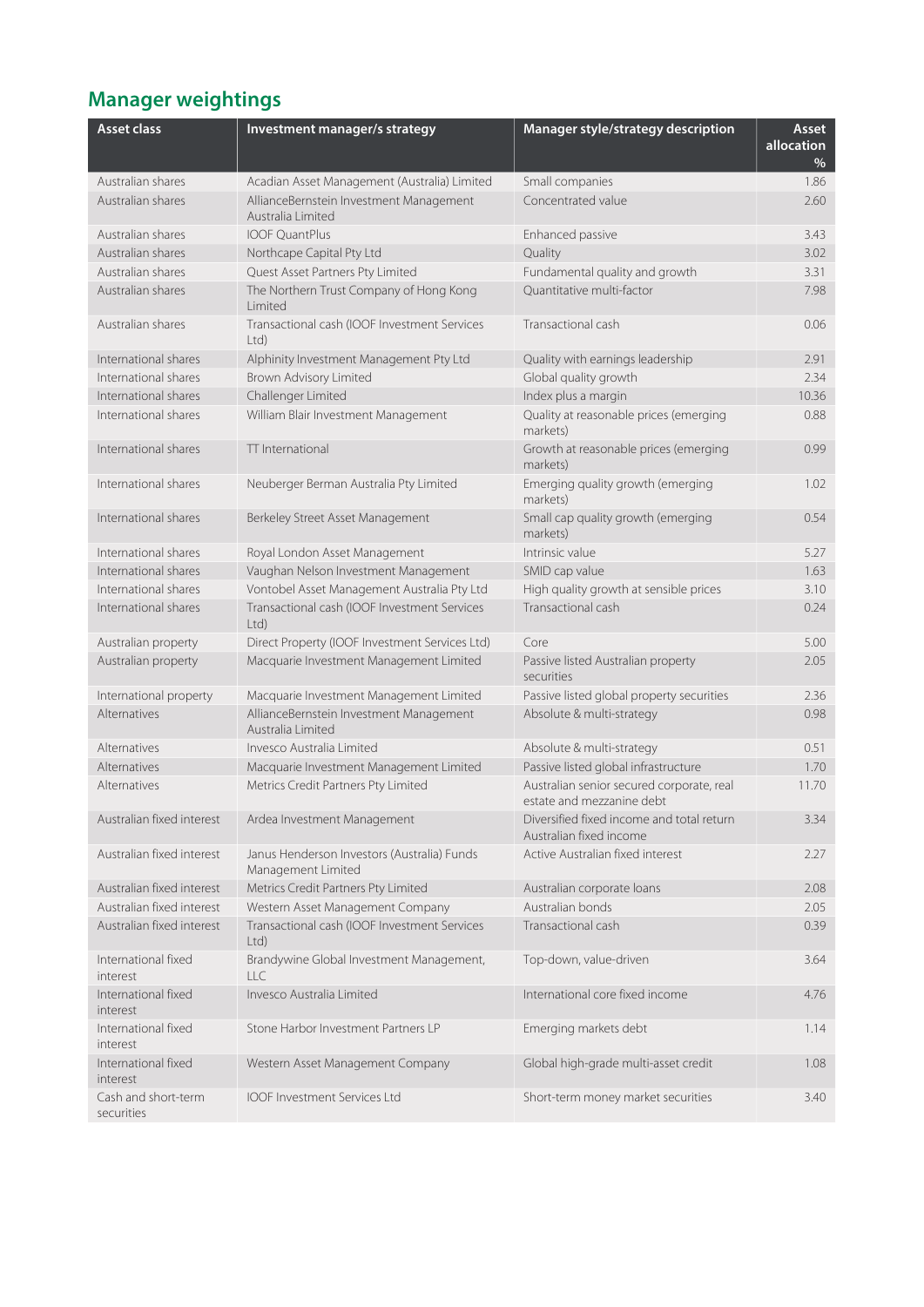### **Asset allocation range**

| Asset class                    | Asset<br>range |
|--------------------------------|----------------|
| Cash and short-term securities | $0 - 15%$      |
| Diversified fixed interest     | 15-40%         |
| Alternatives                   | $0 - 20%$      |
| Property                       | $0 - 20%$      |
| Australian shares              | 10-35%         |
| International shares           | $15 - 40%$     |

# **Top holdings - Australian shares 3**

| <b>BHP Group Ltd</b>                            | 1.94%    |
|-------------------------------------------------|----------|
| Commonwealth Bank of Australia                  | 1.19%    |
| National Australia Bank Limited                 | 1.06%    |
| CSI Limited                                     | 0.97%    |
| Transurban Group Ltd.                           | 0.79%    |
| Macquarie Group Limited                         | 0.78%    |
| Australia and New Zealand Banking Group Limited | 0.51%    |
| Westpac Banking Corporation                     | 0.49%    |
| Woolworths Group Ltd                            | 0.47%    |
| <b>Telstra Corporation Limited</b>              | $0.44\%$ |

# **Top holdings - International shares**

| Microsoft Corporation           | 1.36%    |
|---------------------------------|----------|
| Apple Inc.                      | 0.86%    |
| Amazon.com, Inc.                | 0.85%    |
| UnitedHealth Group Incorporated | 0.57%    |
| Alphabet Inc. Class A           | 0.53%    |
| Visa Inc Class A                | 0.43%    |
| Alphabet Inc. Class C           | 0.40%    |
| <b>NVIDIA Corporation</b>       | 0.36%    |
| Nestle S.A.                     | 0.35%    |
| Mastercard Incorporated Class A | $0.31\%$ |

#### **Asset allocation**



### **Actual versus target asset allocation**